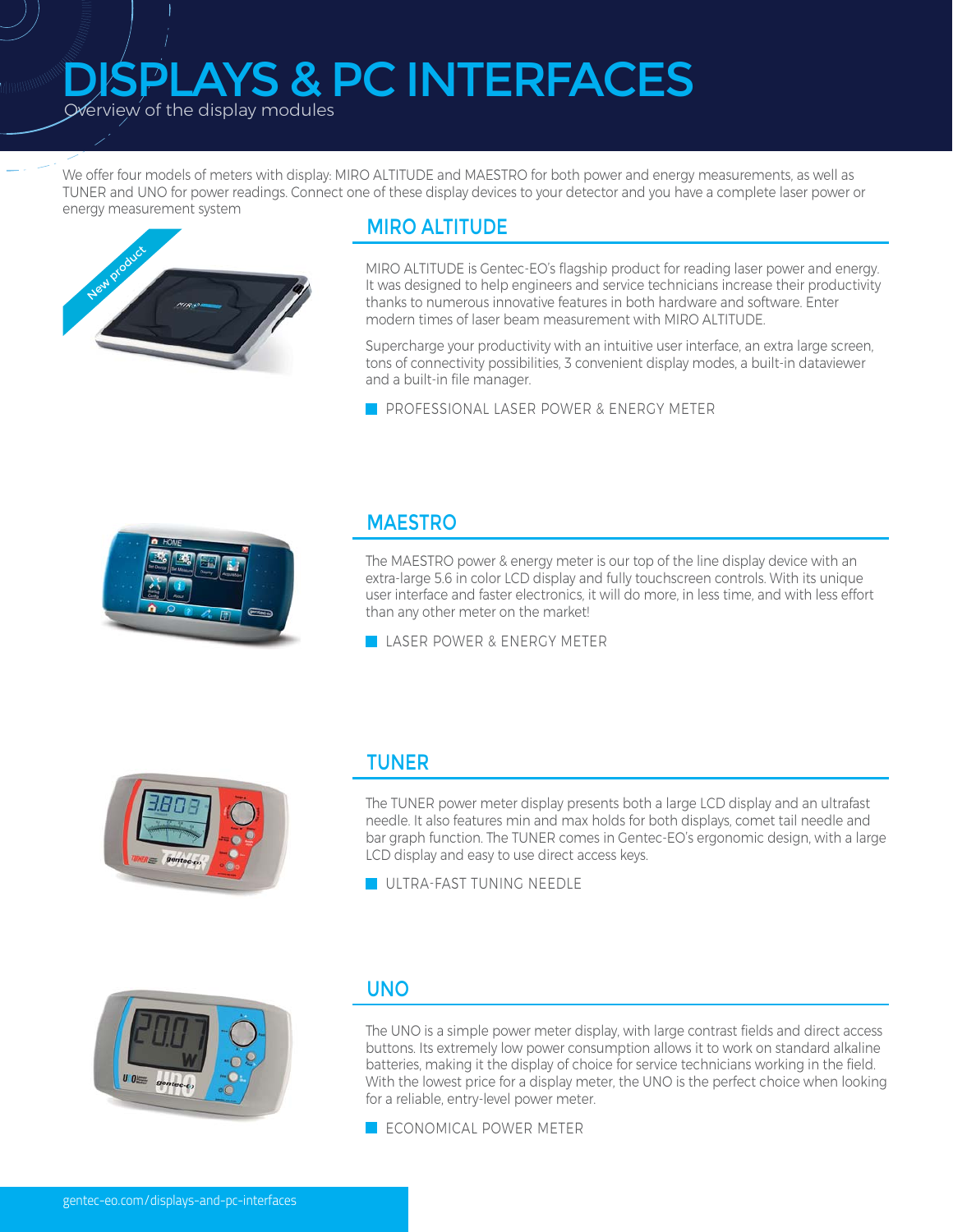# Overview of the PC interfaces DISPLAYS & PC INTERFACES

The Gentec-EO PC interfaces come in various sizes and types to cover all applications. We offer models for power or energy measurement, or both. Most of our PC interfaces are single-channel, and we also offer models with either 2 channels or even up to 4 channels.



### LINK SERIES

- U-LINK is a universal power & energy meter that measures ALL detectors in our product range up to 10 kHz repetition rate. It has a very small footprint.
- P-LINK is a small power meter, available with either a USB or RS-232 connector. A 4-Channel version is also available.
- S-LINK comes with 1 or 2 channels and measures energy detectors at a very fast rate. It comes with a USB connector, Ethernet also available in option.
- M-LINK is a universal power & energy meter that measures ALL detectors in our product range and features a unique noise suppression method.

# DISPLAY DEVICES

|                               |                                                                       | The U-LINK, P-LINK, S-LINK and M-LINK are PC interfaces for our power or energy<br>detectors and are provided with free software applications.<br>• U-LINK is a universal power & energy meter that measures ALL detectors in our<br>product range up to 10 kHz repetition rate. It has a very small footprint. |                                   |                                   | POWER DETECTORS            |
|-------------------------------|-----------------------------------------------------------------------|-----------------------------------------------------------------------------------------------------------------------------------------------------------------------------------------------------------------------------------------------------------------------------------------------------------------|-----------------------------------|-----------------------------------|----------------------------|
|                               | $\bullet$                                                             | P-LINK is a small power meter, available with either a USB or RS-232 connector. A<br>4-Channel version is also available.                                                                                                                                                                                       |                                   |                                   |                            |
|                               | $\bullet$                                                             | S-LINK comes with 1 or 2 channels and measures energy detectors at a very fast rate.<br>It comes with a USB connector, Ethernet also available in option.                                                                                                                                                       |                                   |                                   |                            |
|                               | $\bullet$                                                             | M-LINK is a universal power & energy meter that measures ALL detectors in our<br>product range and features a unique noise suppression method.                                                                                                                                                                  |                                   |                                   | ENERCY DETECTORS           |
|                               |                                                                       | PC-BASED POWER OR ENERGY METERS                                                                                                                                                                                                                                                                                 |                                   |                                   |                            |
| <b>DISPLAY DEVICES</b>        |                                                                       |                                                                                                                                                                                                                                                                                                                 |                                   |                                   |                            |
|                               |                                                                       |                                                                                                                                                                                                                                                                                                                 |                                   |                                   | BEAM PROFILING             |
|                               | <b>MIRO ALTITUDE</b>                                                  | <b>MAESTRO</b>                                                                                                                                                                                                                                                                                                  | <b>TUNER</b>                      | <b>UNO</b>                        |                            |
| <b>Detector Compatibility</b> |                                                                       |                                                                                                                                                                                                                                                                                                                 |                                   |                                   |                            |
| Power measurement             | UP, XLP, PH, HP, UM-B, THZ-D                                          | UP, XLP, PH, HP, UM-B, THZ-D                                                                                                                                                                                                                                                                                    | UP, XLP, PH & HP                  | UP, XLP, PH & HP                  |                            |
| Energy measurement            | QE, PE, also UP & XLP in SSE mode                                     | QE, PE, also UP & XLP in SSE mode                                                                                                                                                                                                                                                                               | N/A                               | N/A                               |                            |
| Display                       | 10in touchscreen                                                      | 5.6in touchscreen                                                                                                                                                                                                                                                                                               | 3.8in LCD, backlit                | 3.8in LCD                         |                            |
| Output                        | 2xUSB, USB-C, RS-232, Ethernet,<br>analog output, sync. out           | USB, RS-232, Ethernet,<br>analog output                                                                                                                                                                                                                                                                         | Analog output                     | N/A                               | <b>TERAHERTZ DETECTORS</b> |
| Data logging                  | Internal memory and USB key                                           | USB key                                                                                                                                                                                                                                                                                                         | N/A                               | N/A                               |                            |
| <b>External trigger</b>       | Yes                                                                   | Yes                                                                                                                                                                                                                                                                                                             | N/A                               | N/A                               |                            |
| Number of channels            | I.                                                                    | L                                                                                                                                                                                                                                                                                                               |                                   | I.                                |                            |
| <b>PC INTERFACES</b>          |                                                                       |                                                                                                                                                                                                                                                                                                                 |                                   |                                   | DISPLAYS & Po              |
|                               |                                                                       |                                                                                                                                                                                                                                                                                                                 |                                   |                                   | <b>INTERFACES</b>          |
|                               | <b>U-LINK</b>                                                         | <b>P-LINK</b>                                                                                                                                                                                                                                                                                                   | <b>S-LINK</b>                     | <b>M-LINK</b>                     |                            |
| Detector Compatibility        |                                                                       |                                                                                                                                                                                                                                                                                                                 |                                   |                                   |                            |
| Power measurement             | UP, XLP, PH, UM-B, THZ-D                                              | UP, XLP & PH                                                                                                                                                                                                                                                                                                    | UP & XLP                          | UP, XLP, PH, UM-B, THZ-D          |                            |
| <b>Energy measurement</b>     | QE, PE, also UP & XLP in SSE mode                                     | UP & XLP in SSE mode                                                                                                                                                                                                                                                                                            | QE, PE, also UP & XLP in SSE mode | QE, PE, also UP & XLP in SSE mode |                            |
| Output                        | USB, analog output & sync. out.<br>RS-232 available on certain models | USB & analog output.<br>RS-232 available on certain models                                                                                                                                                                                                                                                      | USB & Ethernet                    | USB & analog output               | CUSTOM / OEM PRODUCTS      |
| <b>External trigger</b>       | Yes                                                                   | N/A                                                                                                                                                                                                                                                                                                             | Yes                               | Yes                               |                            |
| Maximum repetition rate       | 10 kHz/channel                                                        | N/A                                                                                                                                                                                                                                                                                                             | 10 kHz/channel                    | 1 kHz                             |                            |
| Number of channels            | $\mathbb{L}$                                                          | 1 or 4, depending on model                                                                                                                                                                                                                                                                                      | 1 or 2, depending on model        | $\overline{1}$                    |                            |
| PRODUCT GUIDE 2022            |                                                                       | Specifications are subject to change without notice<br>T 418.651.8003   info@gentec-eo.com                                                                                                                                                                                                                      |                                   | gentec-CO.com                     | 139                        |

# PC INTERFACES



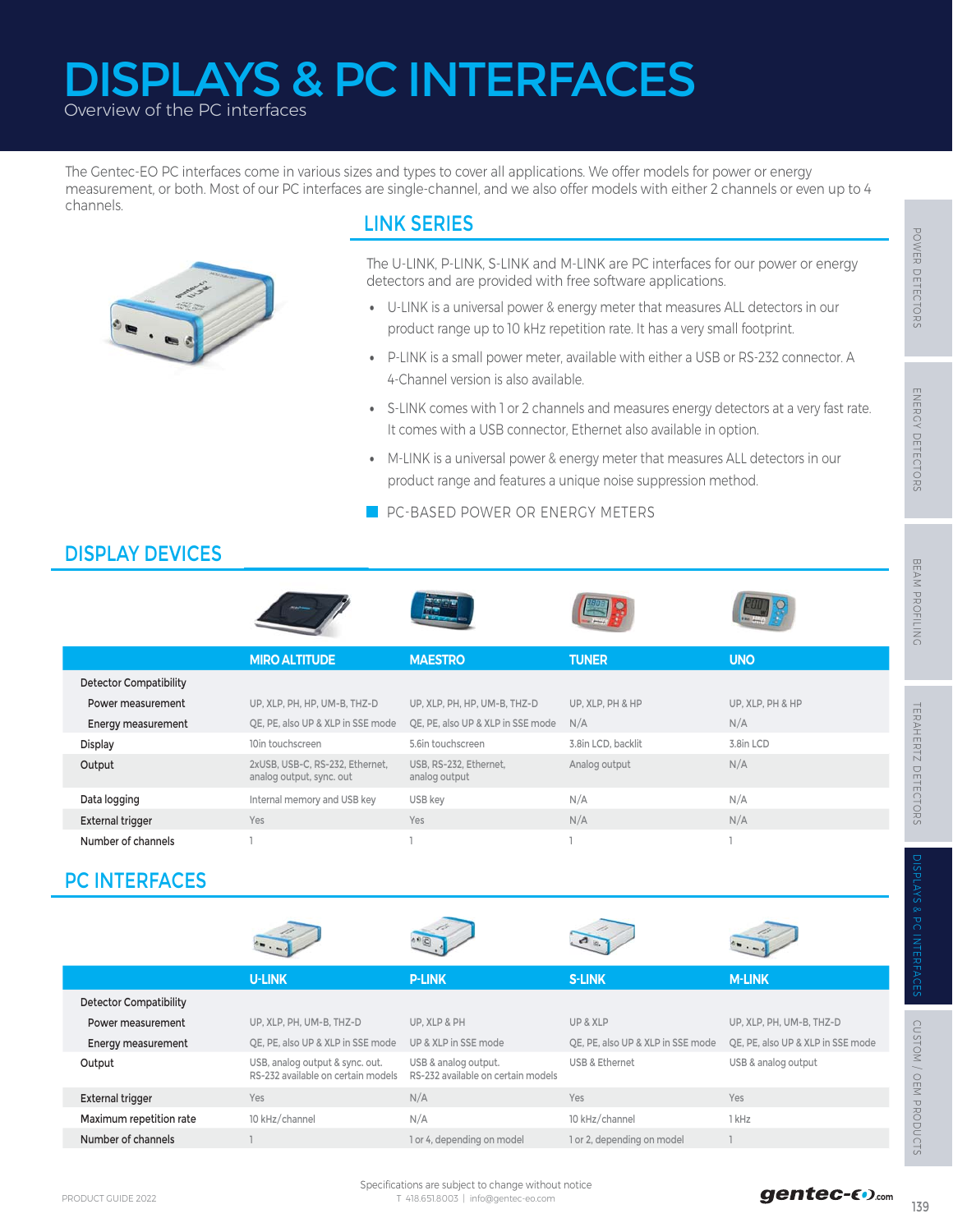**SPLAYS & PC INTERFACES** Werview of the PC interfaces



*MANIMARY* 

### **PC INTERFACES**

While the vast majority of Gentec-EO detector heads are compatible with the U-LINK and S-LINK PC interfaces, a few of our specialized detectors require different data processing methods. In this case, we offer dedicated PC interfaces that are optimized for these measurements.

HIGH-PERFORMANCE ELECTRONICS FOR SPECIALIZED MEASUREMENTS

## **DEDICATED PC INTERFACES**

|                               |                           |                           |                      | How ??<br>$5 - 24$  |                                          |
|-------------------------------|---------------------------|---------------------------|----------------------|---------------------|------------------------------------------|
|                               | <b>T-RAD</b>              | <b>T-RAD-ANALOG</b>       | <b>QUAD-4TRACK</b>   | MACH <sub>6</sub>   | <b>APM</b>                               |
| <b>Detector Compatibility</b> |                           |                           |                      |                     |                                          |
| Power measurement             | THZ-B series (-DZ models) | THZ-B series (-DA models) | <b>OUAD-P</b> series | N/A                 | UM-B series & THZ9D                      |
| Energy measurement            | N/A                       | N/A                       | <b>OUAD-E</b> series | M6 series           | M6 (with adaptor),<br>QE-B & PE-B series |
| Output                        | USB & analog output       | Analog output             | USB & analog output  | USB & analog output | Analog output                            |
| External trigger              | Yes                       | Yes                       | Yes                  | Yes                 | N/A                                      |
| Maximum repetition rate       | N/A                       | N/A                       | 1 kHz                | 200 kHz             | Depends on the detector                  |
| Number of channels            |                           |                           | 4 (1 detector)       |                     |                                          |